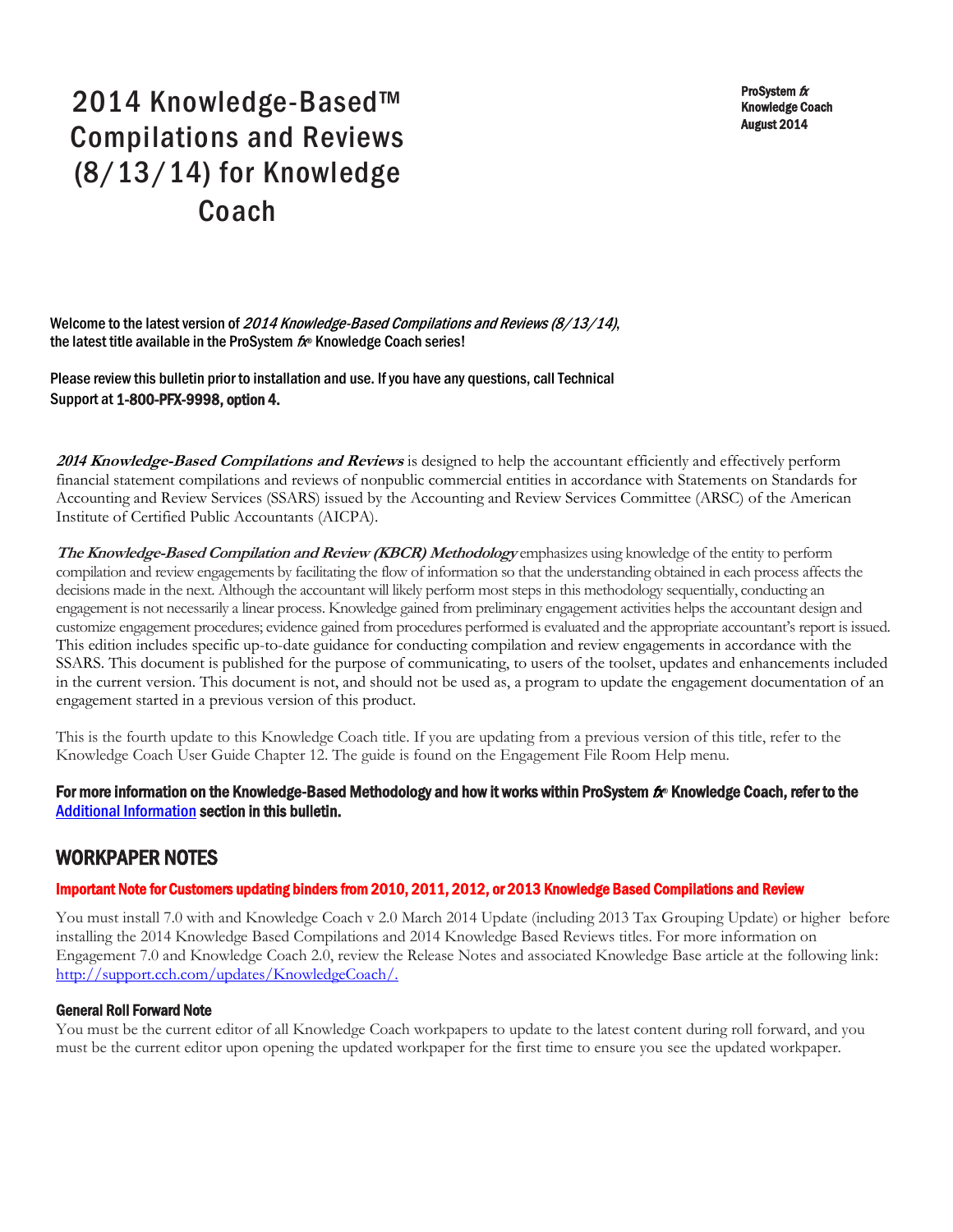The **2014 Knowledge-Based Compilations and Reviews Tools** have been updated to take into account the latest literature, standards, and guidance applicable to compilation and review engagements. The 2014 tools include links to detailed analysis related to the steps and processes discussed in the workpapers. Also included is a revised financial statement disclosures checklist that provides a centralized resource of the required and recommended U.S. GAAP disclosures and key presentation items currently in effect, using the style referencing under the FASB Accounting Standards Codification.™

The **2014 Edition of Knowledge-Based Compilations and Reviews** is current through Statement on Standards for Accounting and Review Services No. 20 (SSARS-20), *Revised Applicability of Statements on Standards for Accounting and Review Services*, AR Section 9080, *Compilation of Financial Statements-Accounting and Review Services Interpretations of Section 80, and* AR Section 9090, *Review of Financial Statements-Accounting and Review Services Interpretations of Section 90.* Users of this content should consider guidance issued subsequent to these items to determine their effect on engagements covered by this product.

#### Specific Program Enhancements

The 2014 Knowledge-Based Compilations and Reviews include the following features:

- RPT-0900 Reporting Tool to assist the accountant in selecting the correct report.
- Eliminated duplication of steps where possible

For more information on specific program enhancements, review the 2014 Compilations and Reviews Overview for Knowledge Coach users available at the following link or in the binder through the KCO-001 workpaper. [https://support.cch.com/updates/KnowledgeCoach/pdf/guides\\_tab/2014%20Comp%20Rev%20Title%20Overview%20for%20K](https://support.cch.com/updates/KnowledgeCoach/pdf/guides_tab/2014%20Comp%20Rev%20Title%20Overview%20for%20Knowledge%20Coach%20Users.pdf) [nowledge%20Coach%20Users.pdf](https://support.cch.com/updates/KnowledgeCoach/pdf/guides_tab/2014%20Comp%20Rev%20Title%20Overview%20for%20Knowledge%20Coach%20Users.pdf)

#### **In addition, forms and practice aids throughout have been updated, where applicable, to take into account:**

- Statement on Standards for Accounting and Review Services No. 20 (SSARS-20), *Revised Applicability of Statements on Standards for Accounting and Review Services*;
- AR Section 9080, *Compilation of Financial Statements-Accounting and Review Services Interpretations of Section 80*;
- AR Section 9090, *Review of Financial Statements-Accounting and Review Services Interpretations of Section 90*; and
- AICPA Statement on Quality Control Standards No. 8 (SQCS-8), *A Firm's System of Quality Control (Redrafted)*.

Users of this content should consider guidance issued subsequent to these items to determine their effect on engagements covered by this product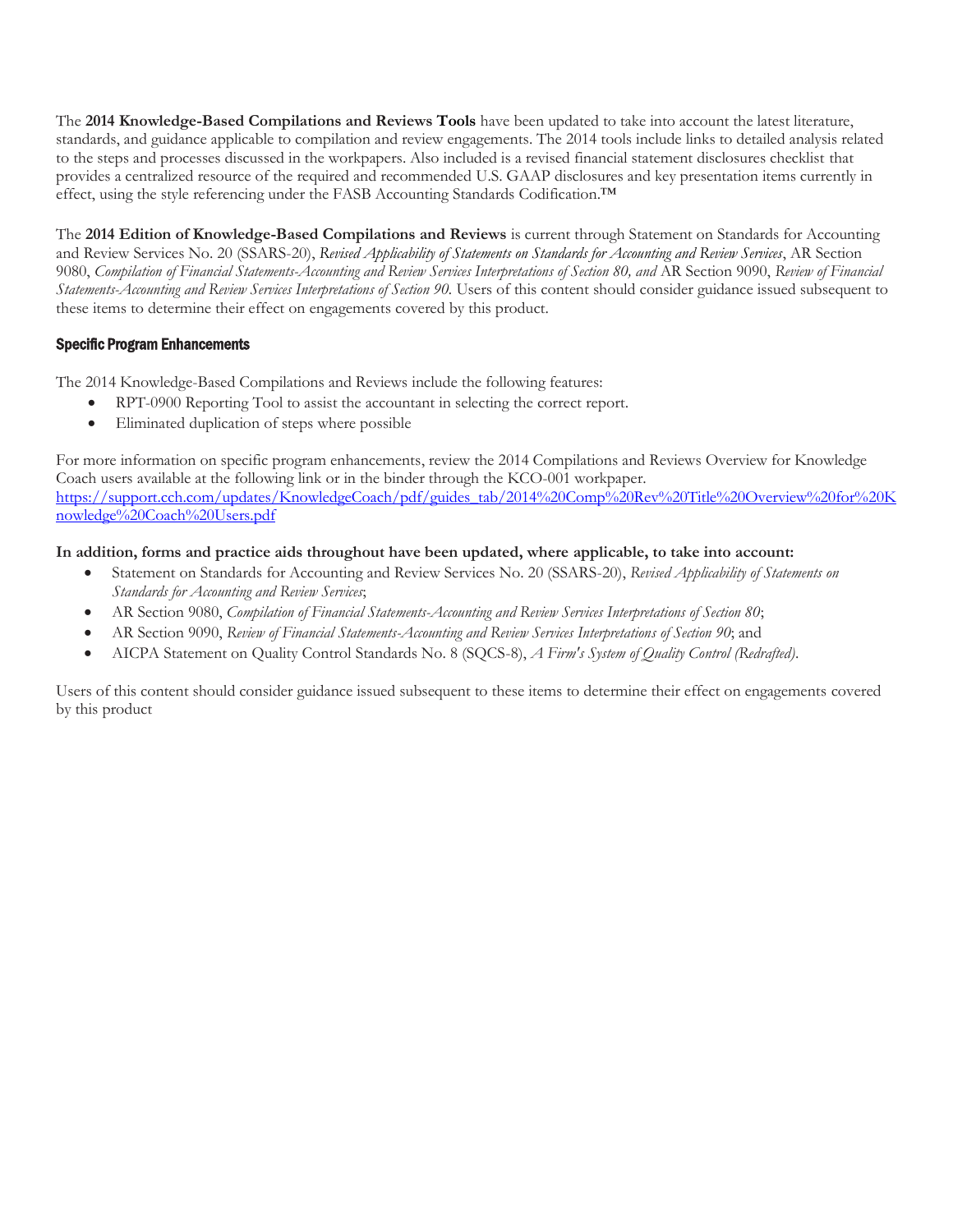# <span id="page-2-0"></span>Additional Information on Knowledge Coach and the KBA Methodology

The key components of the KBCR methodology include:

- An **Overview** that guides accountants through the KBCR methodology;
- **Compilation Programs** and **Review Programs** that take accountants through related steps and procedures designed for use in compilation and review engagements;
- **Practice Aids** to help accountants complete steps or processes outlined in other related documents and provide example financial statement formats for different types of entities;
- **Reports** that provide a variety of sample accountant's reports on compiled or reviewed financial statements;
- **Correspondence** documents that provide sample engagement letters and management representation letters to be used in many common situations; and
- **Knowledge-Based Compilation and Review** documents, integral to the overall engagement process, that contain steps and procedures required by SSARSs.

#### **The AICPA's Accounting and Review Services Committee (ARSC) SSARS -** The practice aids and tools in the **2014 Edition of Knowledge-Based Compilations and Reviews** are designed around the AICPA's SSARS standards to assist accountants by:

- Facilitating compliance with the SSARS;
- Encouraging more effective engagements through tailored engagement programs and comprehensive practice aids; and
- Enhancing engagement documentation.

## ProSystem fx® Knowledge Coach

**ProSystem 6.<sup>®</sup> Knowledge Coach** functionality allows accountants to use the Knowledge-Based methodology more efficiently by eliminating the need for duplicate entry of the same information, tailoring documentation to each particular engagement, and documenting procedures performed. CMP-100 Tailoring Question Workpaper or REV-100 Tailoring Question Workpaper are documents in Knowledge Coach that presents engagement-level questions designed to aid in tailoring the engagement documentation to fit each client. Completing the questions helps the accountant avoid duplication and unnecessary workpapers.

Before you begin your engagement, please review the guidance in CMP-101 Overall Compilation Program or REV-101 Overall Review **Program**. These workpapers are intended to be your road map through the Knowledge-Based methodology. You should start your engagement with CMP-100 Tailoring Question Workpaper or REV-100 Tailoring Question Workpaper and CMP-101 Overall Compilation Program or REV-101 Overall Review .

The Risk Assessment features have been disabled since the 2012 Knowledge-Based Compilations and Review Title for Knowledge Coach. Refer to KBC-101 Compilation: Significant Matters and KBR-102 Review: Significant Matters to accumulate and review significant issues and findings. CMP-801 Compilation Program: Significant Risks and Uncertainties and REV-802 Review Program: Significant Risks and Uncertainties provides a guide for implementing the guidance related to the disclosure of certain significant risks and uncertainties.

**Information Flow** helps cut down on the time spent duplicating information across forms. In addition, the flow of consistent information ensures that information and updates to information are not missed between workpapers. Drill-down functionality helps the user navigate quickly to the source of the information, aiding in the review of the engagement file.

Diagnostics help keep track of unresolved issues like unanswered questions, incomplete risks, program steps not linked to risks or relevant assertions, missing workpaper, and more.

Links to Accounting Research Manager (ARM)-If you subscribe to an ARM library that includes compilation and review content, you can link directly to source material from Resources within Knowledge Coach documents. These links have been updated to reference to the accounting standards under the FASB Accounting Standards Codifications. Also, if you subscribe to the *Knowledge-Based Compilation and Review Guide* on ARM, you can take advantage of links to the guide material from within the Knowledge Coach documents.

Interpretive Guidance is integrated into each Knowledge Coach through the Tips view of each new task pane. Informational features include Practice Points, Examples, Optional Workpapers, and Resources to help accountants work more effectively and efficiently. We have also added the ability to navigate from Resources within a document or the tip pane directly to CCH's Accounting Research Manager and industry audit guides by simply clicking on the Reference.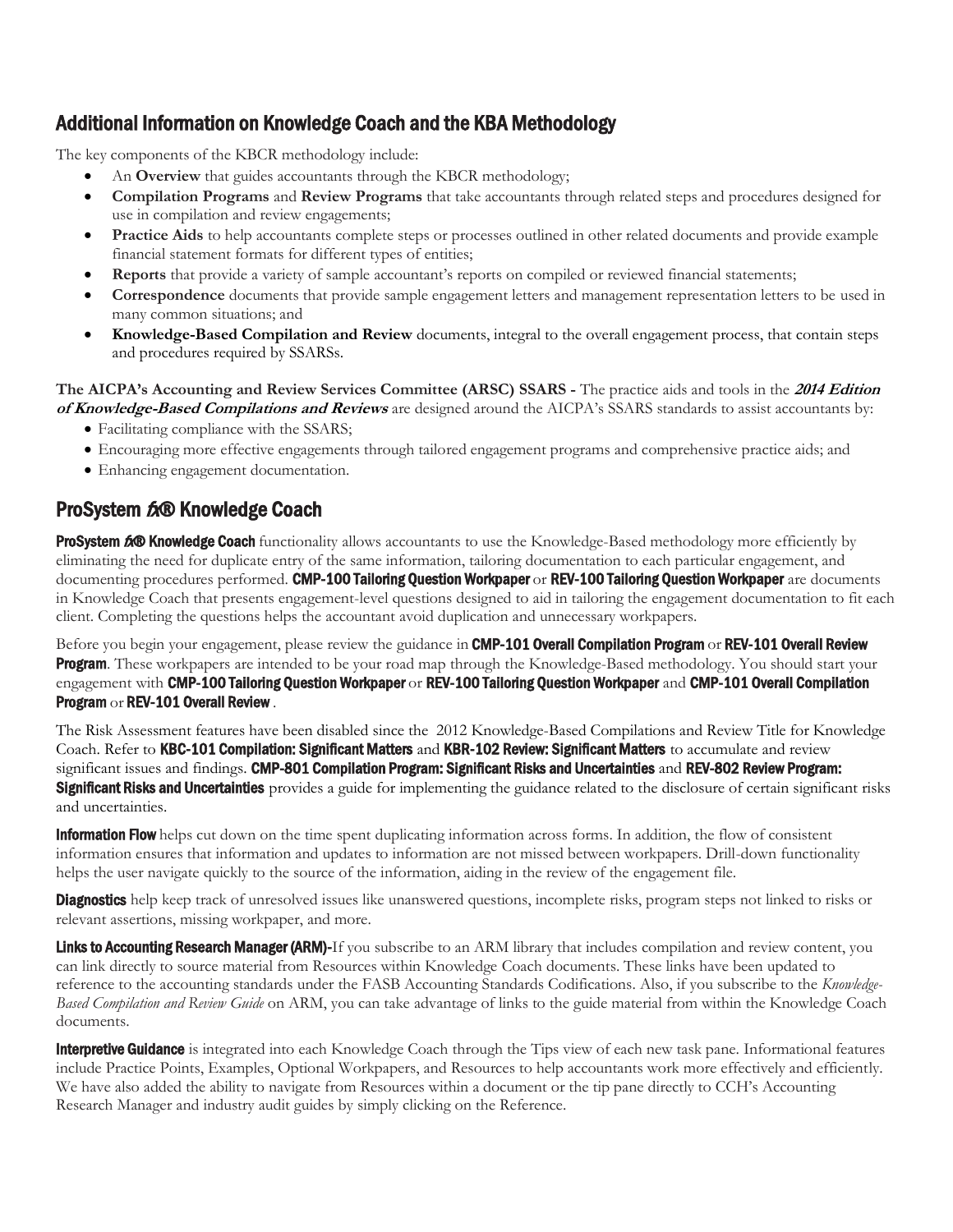#### Important Notes

- Make sure to save changes to workpapers before closing the workpaper or the binder to ensure data is correctly updated.
- If your Current Editor Knowledge Coach MS Word workpapers become read-only or crash, please do the following: o Keep the binder with the affected workpapers open.
	- o Highlight the workpaper in the binder window and go to Tools>Save Knowledge Coach Answers.
- Knowledge Coach cannot be used within the Shared File Room (SFR) feature of Engagement. However, Knowledge Coach workpapers can be shared across team members through check in, check out, workpaper assignment, syncing to the central file room and through peer-to-peer sync in the same way other Engagement workpapers are shared.

#### System Requirements

- This title MUST be used with ProSystem fx Engagement version 7.0 and Knowledge Coach v 2.0 March 2014 Update (including 2013 Tax Grouping Update) or higher. If you are upgrading from ProSystem fx Engagement 6.0, 6.1, 6.1.2, 6.5, 6.8, or 6.11 please contact Technical Support at 1-800-PFX-9998, option 4 for detailed instructions
- A minimum of 4GB of RAM is required for optimal performance when opening and navigating through ProSystem fx Knowledge Coach workpapers.

#### Download Instructions

Download the *2014 Knowledge-Based Compilations and/or 2014 Knowledge-Based Reviews* from the **ProSystem fx Knowledge Coach Updates** section of the ProSystem *fx* Engagement Support Web site at the following URL:

[http://support.cch.com/updates/KnowledgeCoach,](http://support.cch.com/updates/KnowledgeCoach) then select the **Knowledge Coach Series** and **Download file** link next to the **2014 Knowledge-Based Compilations and/or the 2014 Knowledge-Based Reviews** titles. On some occasions the content package file (.KCP) has downloaded with the extension changed to .ZIP. If this occurs, please change the extension of the downloaded file to KCP using all capital letters.

You must install the Financial Statement Base title (3-7-2014) before installing the 2014 Knowledge-Based Compilations and 2014 Knowledge-Based Reviews. The Financial Statement Base title is also available at the following link: <http://support.cch.com/updates/KnowledgeCoach>

If you have already installed this title for 2013 Knowledge-Based Audits of Commercial Entities, you do not have to reinstall.

**Important:** ProSystem fx Engagement version 7.0 or higher must be installed on the computer in order to install this Knowledge Coach title. Additional requirements include Microsoft Office 2007, Microsoft Office 2007 Primary Interop Assemblies (PIA), Visual Studio 2005 Tools for Office Second Edition Runtime, Visual Studio Tools for Office System Runtime version 3.0, Visual Studio Tools for Office System 3.0 Runtime Service Pack 1, Visual Studio Tools for Office Runtime 4.0 (VSTOR) (32-bit version for 32-bit OS and 64-bit version for 64-bit OS).

The following 2014 Knowledge-Based Compilations and Reviews (8/13/14).KCP download is a proprietary file that must be installed from within Engagement. Save this KCP file to a location on your local drive and follow the Installation Instructions included in the Release Bulletin.

#### Installation Instructions

Once you have downloaded your Knowledge Coach title, you will need to add it to the list of titles within ProSystem *fx*  Engagement. The only additional system requirement is approximately 75MB of disk space to store your Knowledge Coach program content files. Please refer to the ProSystem *fx* Engagement with Knowledge Coach Release Notes for any other system requirements.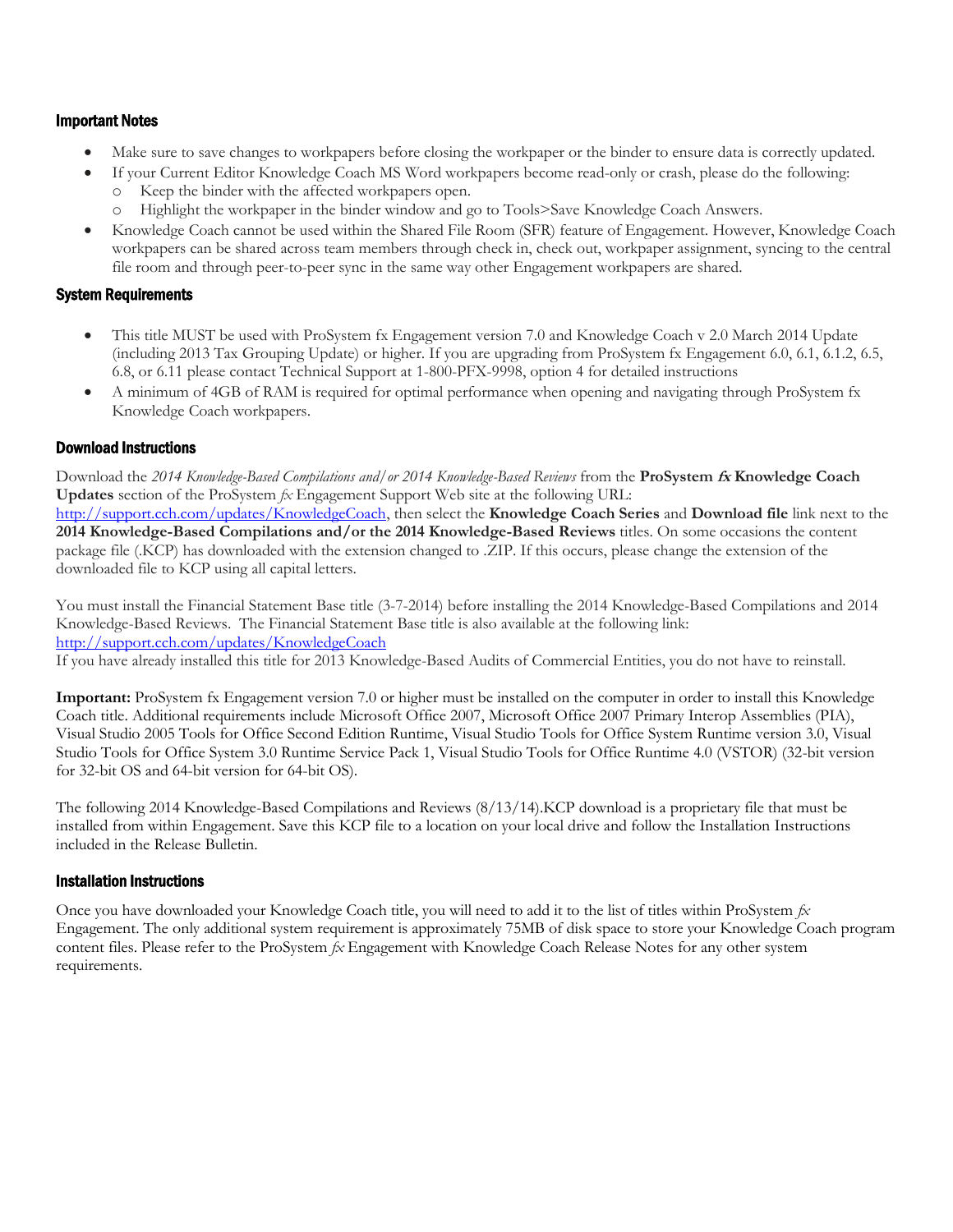After downloading the *2014 Knowledge-Based Compilations and Reviews* titles, do the following:

- 1. Launch the ProSystem *fx* Engagement Workpaper Management application so that the Local File Room is displayed. Select **Tools > Knowledge Coach Titles**. The Knowledge Coach Titles window will be displayed.
- 2. Choose **Add Title**.
- 3. Browse to the title package file (\*.KCP) that you previously downloaded from the ProSystem *fx* Knowledge Coach Support Web site.
- 4. Choose **Open**. The system will display a progress indicator while the title package is added. You will receive a message that the title has been successfully installed once the process is complete.

Once the title is added, you must release it, so that other staff members in your firm can use it. You may also wish to "unrelease" previous versions of the title.

To unrelease a title:

- 1. Select a version of the KBA Compilation and Review title.
- 2. Choose **Unrelease Title**. The date will be removed from the *Date released* column and staff that do not have the staff group property right to insert unreleased titles will not be able to insert the unreleased titles into a binder.

**Note**: You can determine this access in the **ProSystem fx Engagement Admin** module by selecting a staff group and choosing **File > Properties > Content** "Insert Knowledge Coach workpapers from unreleased titles" option.

To release a title:

- 1. Select one of the Knowledge Coach titles in the list that has been added but is not yet released.
- 2. Choose **Release Title**. The current date and time will be displayed in the *Date released* column, and the status will change to "Released."

**Note:** You must add and assign a Knowledge Coach module as well as the Knowledge Coach title license in the ProSystem *fx* Engagement Administrator before using the workpapers.

**Important:** Once the *2014 Knowledge-Based Compilation and Reviews* titles have been added and released, they will be automatically deployed to other staff members when they login to the "Office" location, or when they synchronize a binder that contains Knowledge Coach workpapers from this title.

#### Online Permission Key

Permission key files may be downloaded from our Web site at https://prosystemfxsupport.tax.cchgroup.com/permkey/download.aspx or when adding or updating the new licenses within ProSystem *fx* Engagement with Knowledge Coach version 7.0 and higher. After updating the license file in the ProSystem *fx* Engagement Admin module, licenses need to be assigned to the staff who will use 2014 *Knowledge-Based Compilations and Reviews*.

If you have not already established a Single Sign-on (SSO) account with Customer Service, we urge you to do so at this time.

Permission keys are no longer generally distributed via floppy diskette. You can choose to continue receiving the diskette by going to <https://prosystemfxsupport.tax.cchgroup.com/service/accountadmin/> , clicking the Firm Administration link, and making the appropriate selection (SSO access is required), or by contacting Customer Service at 1-800-PFX-9998, option 1.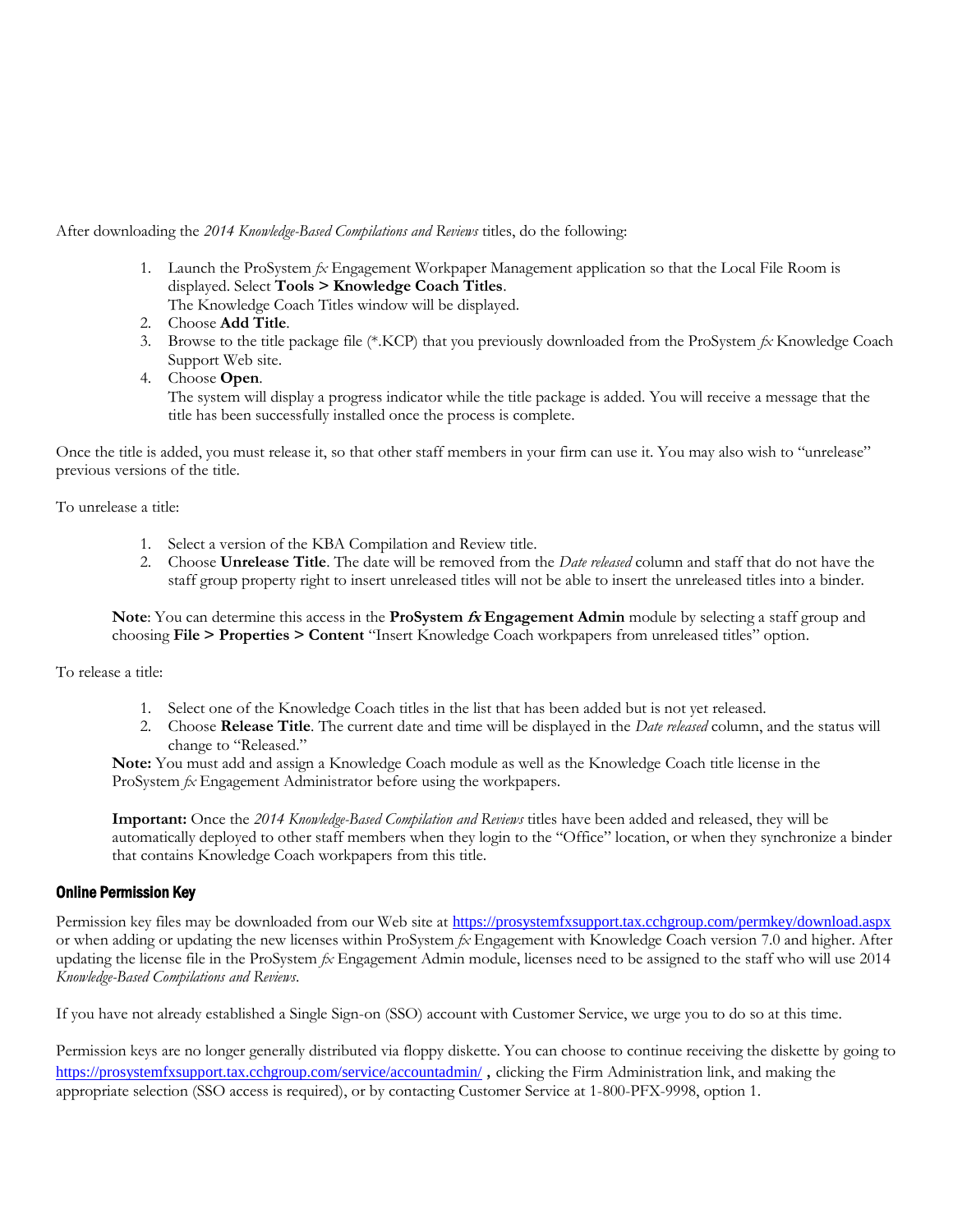#### Accounting Research Manager

CCH's Accounting Research Manager is the most comprehensive, up-to-date and objective online database of financial reporting literature. It includes all authoritative and proposed accounting, auditing, and SEC literature, plus independent, expert-written interpretive guidance.

Our Weekly Summary email newsletter highlights the key developments of the week, giving you assurance that you have the most current information. It provides links to new FASB, AICPA, SEC, EITF, and IASB authoritative and proposal-stage literature, plus guidance from financial reporting experts.

Our team of content experts updates the system on a daily basis, so you can stay as current as possible. What's more, our experts attend critical, standard-setting meetings and summarize the results for you, which means you'll learn of newly released literature and deliberations of current financial reporting projects as soon as they occur! Plus, you'll benefit from their easy-to-understand technical translations. Our expert's interpretations clearly lay out what the rules mean from your perspective.

Also available is the Knowledge-Based Compilations and Reviews, a guide that helps you comply with the most recent professional standards and guidance for the conduct of compilations and reviews and to integrate the use of practice aids, tools, and other resources with its guidance. This publication supplements and complements the Knowledge-Based documents that are available in Knowledge Coach.

With Accounting Research Manager, you maximize the efficiency of your research time, while enhancing your results. Learn more about our content, our experts, and how you can request your free trial by visiting http://www.accountingresearchmanager.com. You can also access the Accounting Research Manager Web site by selecting the item in ProSystem  $\beta x$  Engagement from the Guidance tab on the Shortcuts bar in the Binder window.

#### Links to Accounting Research Manager (ARM)

As indicated above, subscribers to an Accounting Research Manager library that includes source content can link directly to source material from references within Knowledge Coach workpapers. These links have been updated to reference the new Codification released by the FASB and available on ARM. The Codification on ARM is fully integrated with U.S. and international accounting standards, other non-authoritative materials and industry leading interpretive guidance.

#### Using Your Knowledge Coach Content

To use your Knowledge Coach Workpaper Templates, open a binder in ProSystem *fx* Engagement, select the workpaper tab into which you would like to insert the workpaper, and select **New Knowledge Coach Workpaper** from the toolbar or File menu. The New Knowledge Coach Workpaper dialog appears (*Figure 1*).

Select the New Knowledge Coach Title with the content you would like to use. You can only select titles you have installed. The information displayed changes to reflect the workpaper organization available for the selected title. Select the Knowledge Coach Workpaper Templates to